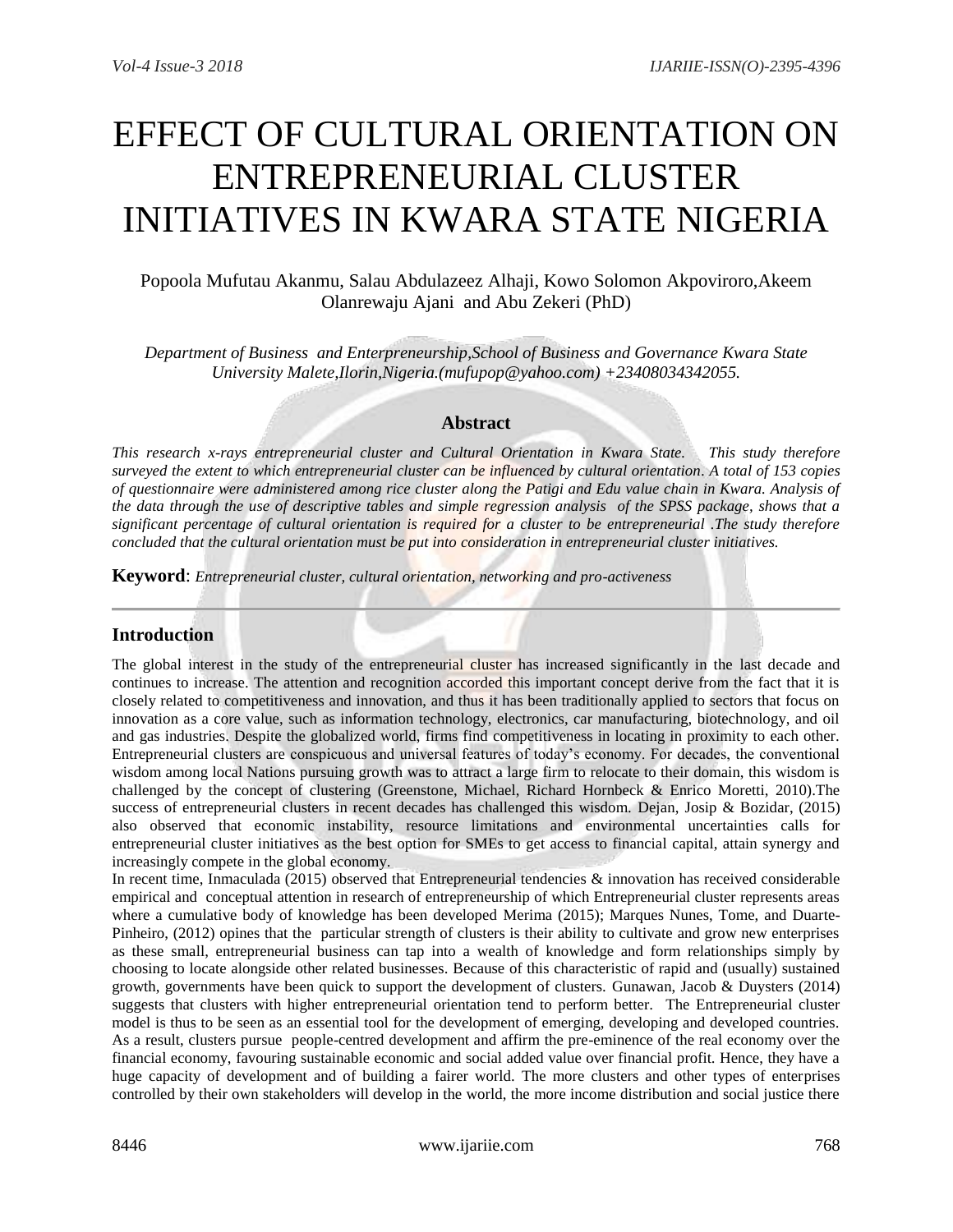will be. Clusters are characterized by a strong link between the SMEs, the Government, Research Institutes and the Community, thus concurring in the generation of trust. Clustering, therefore, plays an important role in the task of nation-building and general development. Klaus (2010), argues that Industrial clusters, or geographical concentration of firms and ancillary units engaged in the same sector, can generate various advantages for small firms, from agglomeration economies to joint action benefits. The cluster model emphasizes internal linkages, whereby cluster gains are furthered by local firm cooperation, local institutions and local social capital. The growing evidence of small firm clusters in developing countries competing in local and global markets has driven much of the policy enthusiasm on promoting clusters. As a result, many policymakers state that they want their regions 'to be the next Silicon Valley'. They are especially eager to announce the launch of an entrepreneurial cluster in a hot industry particularly Agriculture (Aaron, Edward & William, 2013).

## **Statement of the Problem**

Suleiman & Shehnaz (2015) argued that some entrepreneurial characteristic, attributes and traits are appeared to be universal, but many others are culturally specific as well. The study of cultural values is important for Nigerians. Because Nigerians were peasant farmers and fishermen historically, they produce and sell within their domain. Whereas the  $21<sup>st</sup>$  century requires that the farmer must have entrepreneurial tendencies which could result in generating new forms of businesses within the value chain.

## **Objective of study**

i. To ascertain Agric Entrepreneurial Cluster formation in Kwara State through Cultural orientation.

## **Research Question**

To what extent can Agric Entrepreneurial Cluster formation be influenced by Cultural Orientation in Kwara State, Nigeria?

## **Research Hypothesis**

HO3 Entrepreneurial Cluster formation is not influenced by Cultural Orientation within Agric Business in Kwara State, Nigeria.

JARIE

# **Scope of the Study**

The primary focus of this study is to determine the effect of entrepreneurial cluster initiatives on Agricultural Business Performance in North Central Nigeria. The coverage of the study will be framework provided by Rice Transformation Project in Kwara State. Although rice grows well in all the six geo-political zones of Kwara, Kwara North has created a niche in this important staple food. Nigeria happens to be one of the highest producer of rice but ironically the largest importer of the produce. NBS (2017) put production of rice at three million metric ton and consumption at five million metric ton per annum. More so, the Various successive Governments in these State are concerned with using cluster of entrepreneurs in achieving their long-term objectives of economic growth by enhancing agribusiness Performance

## **Theoretical Review**

The concept of cluster was first coined by Michael Porter when he used it in his seminar work "Competitive Advantage of Nations to explain the concept of "Economic competitiveness" and what it stands for (Windapo, 2017). This prompted various scientists and academia to begin to put forward their own definitions of clusters and clustering. Porter (2000) who identified the phenomena viewed clustering as a philosophy based on the core principles of integration (of activities) and collaboration for mutual benefit. These benefits come at three levels;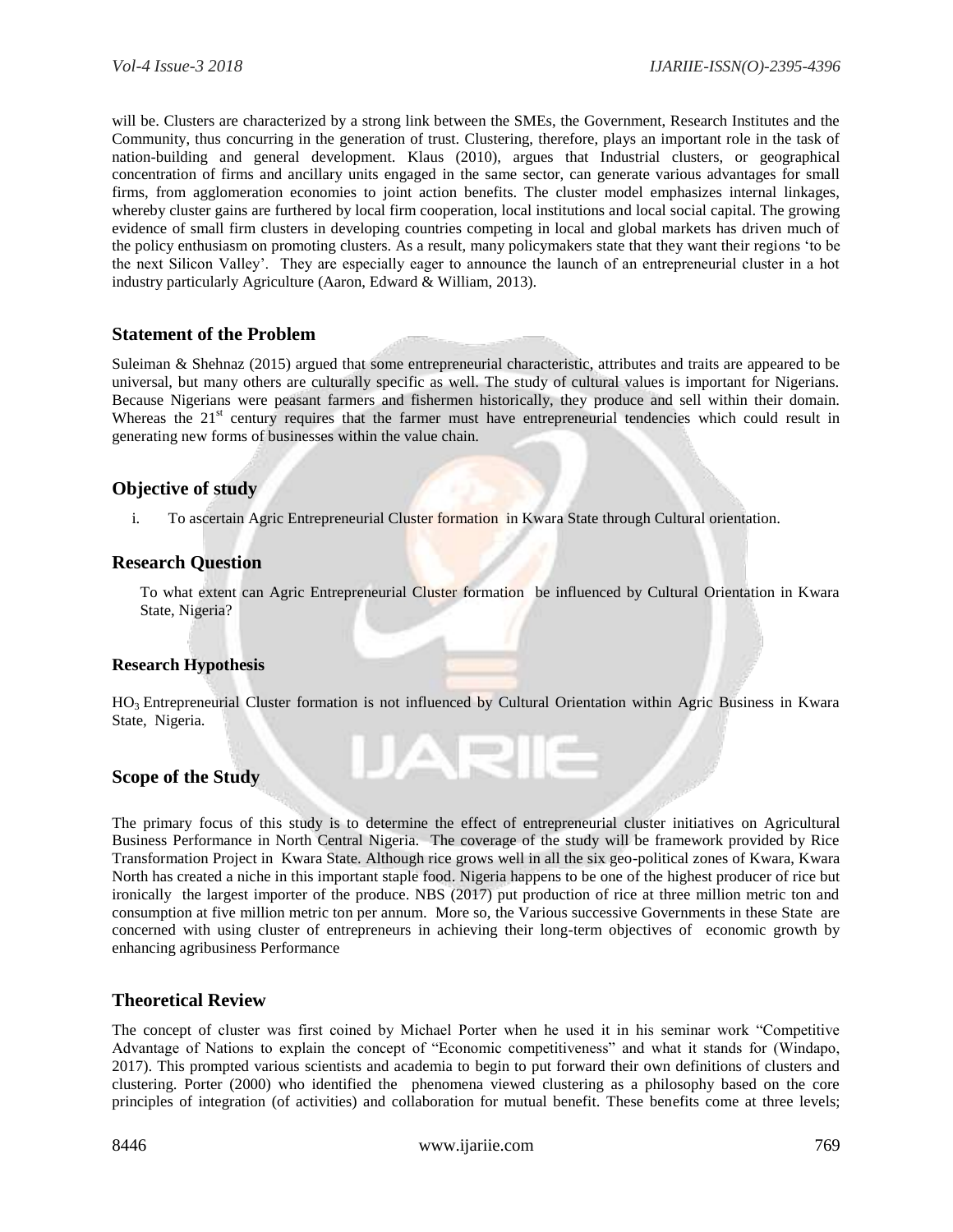individual from level, sector or regional level and wider economy level. Moreso, Ketels (2015) opines that cluster is a "geographical concentration of industries which gain advantages through co-location". Meanwhile, Porter (1998) had earlier given a broader view on cluster when he described it as a "geographical concentration of interconnected companies and institutions in a particular field". In this regards, cluster can be viewed as array of linked industries and other entities important to competition. Entities such as suppliers, manufacturers customers etc. Porter (1998) further explained that clusters often extend downstream to channels and customers and ultimately to manufactures of complimentary products and to companies in industries related by functions, skills, technologies and values. Cluster Initiative Green Book (2003) defined cluster initiative as an organized efforts focused on the increase of growth and competitiveness of a cluster in the region with the participation of cluster companies, government and research community.

#### **Cultural orientation**

Kuenyehia (2012) Opines that where the culture of a country encourages risk taking and boldness and celebrates honest failures as in the case of developed economies, entrepreneurship thrives, Evidences from the literature have revealed that the cultural value that predominates among individuals in a society exercises an influence on their attitude, intention and behavior including those that are channeled towards entrepreneurial activities (Adewale, 2016). The concept of entrepreneurial culture which can be defined as an environment where someone is motivated to innovate, create and take risks, has been identified as a condition for entrepreneurial behavior/intention (Thurik & Dejardinas, 2012). As argued by Hayton & Cacciotti (2014) to the extent that cultural values lead to an acceptance of uncertainty and risk taking, they are expected to be supportive of the creativity and innovation underlying the act of entrepreneurship. Further, the submission by Mitchell, Smith, Morsem, Seawright, Peredo, & Mc-Kenzie (2002) indicates that for starting a new business, many factors influence entrepreneurial intention. In their opinion, while such factors can range from desirability, feasibility, and entrepreneurial experience, they are subjected to variation across different cultures and nations. Put in another way, the prediction of entrepreneurial intention is anchored on the premises of whether the cultural value that is predominant in an environment is in supportive of entrepreneurship, and vice versa. The aggregate psychological trait theory of Davidsson (1995) lend credence to this by proposing that if there are more people with entrepreneurial values in a country, there will be an increased number of people displaying entrepreneurial intentions/behavior.

For Hofstede (2001) culture is the collective programming of the mind that distinguishes the members of one group or category of people from another. Another definition by Hayton & Cacciotti (2014) highlights the concept as the values, beliefs and expected behaviors that are sufficiently common across people within (or from) a given geographic region as to be considered as shared. According to Kotler & Keller (2009) culture is the essential character of a society that distinguishes it from other cultural groups. In their opinion, the underlying elements of every culture are the values, language, myths, customs, rituals, and laws that shape the behavior of the culture, as well as the material artifacts, or products, of that behavior as they are transmitted from one generation to the next. It encompasses all the things individuals do on daily basis without conscious choice because their cultural values, customs, and rituals are ingrained in these daily habits (Kotler & Keller, 2009). As pointed by Barkai (2010) human interaction creates values and prescribes acceptable behavior for each culture. He pointed that by establishing common expectations, culture gives order to society. Culture is learned in that individuals are not born knowing the values and norms of their society but must learn what is acceptable from family and friends. For instance children learn the values that will govern their behavior from parents, teachers, and peers (Keller, 1993). This implies that communication tools such as interpersonal communication strategies or the dissemination of information through the mass media can play the role of an instrument for cultural influence and change.

While looking at the concept of entrepreneurship from the perspective of culture, Reardon (1991) have proposed three cultural factors or predictors which he highlighted as the ACE model of persuasion: the appropriatenessconsistency-effectiveness model. According to De-Pillis& Reardon (2001) this theory proposes that the type of message influences the persuasion outcome. First, perceived consistence, they argued, is the degree to which entrepreneurship is a good fit with one's self-concept. In their opinion, a subject who has high self-consistence with regard to entrepreneurship would agree with statements like, "an entrepreneur is someone like me," or "I am the entrepreneurial type. Second, perceived appropriateness as argued by them is the degree to which entrepreneurship is perceived to be considered proper and accepted by others in the society, as a suitable career while perceived effectiveness, they maintained, is the degree to which an entrepreneurship career is perceived as capable of achieving one's desired outcome or lifetime goals. To the extent that people have internalized positive impressions about the appropriateness, consistency and effectiveness of entrepreneurship, they are likely to convert those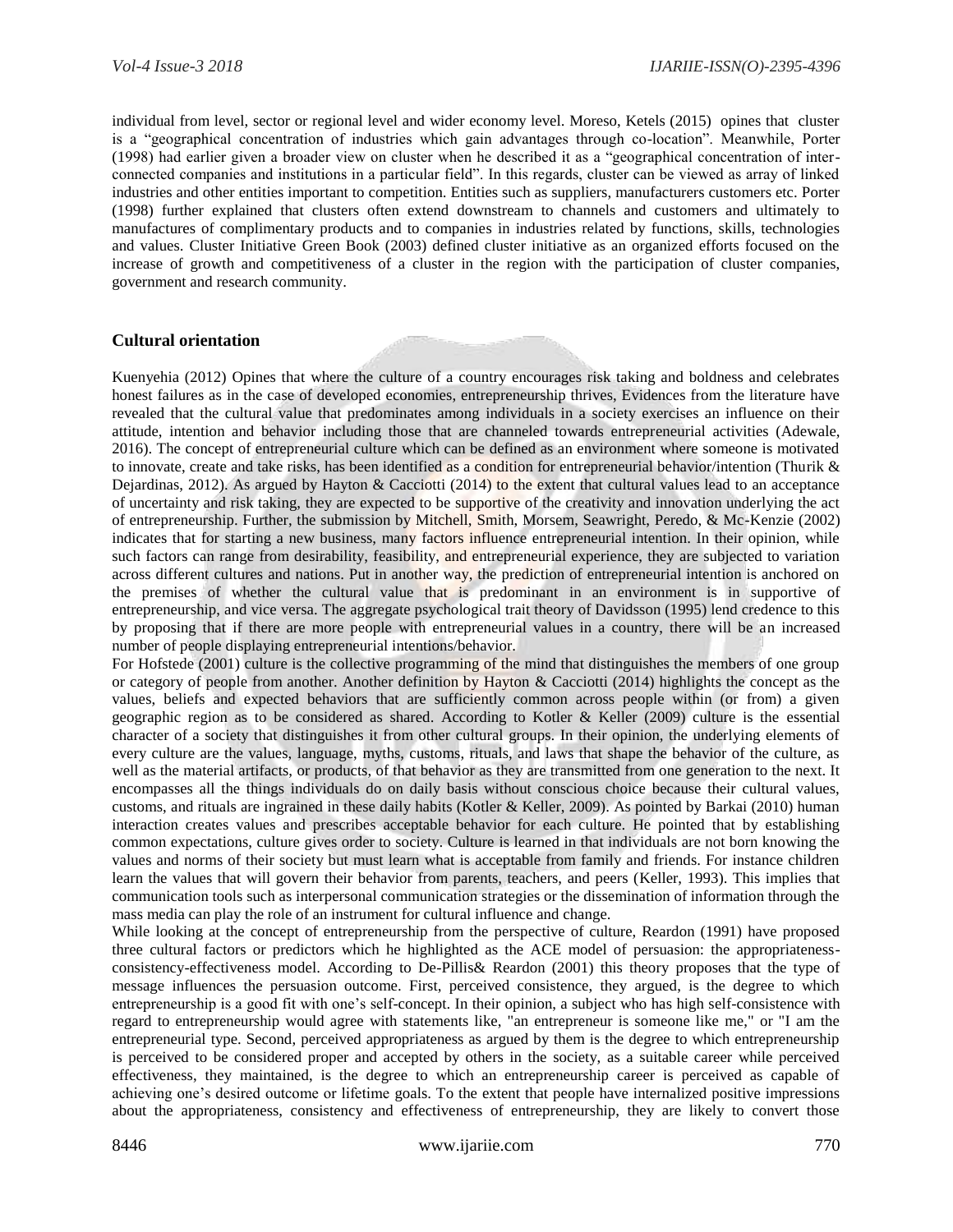impressions into intention to start a business (De Pillis& Reardon, 2001). Hence these three cultural predictors are adopted as main cultural values which can serve as a basis of prediction of entrepreneurial intention and behavior in this study.

According to Karayiannis (1993) cultural elements influence the development of entrepreneurship during the life time of an individual. As opined by them, in the childhood parental and wider family values and life goals influence the entrepreneurial spirit of the child. In adolescence also, the same parental influence are posed regarding the vocational preference, which is mainly a product of the cultural stratification of employment's prestige. In addition, they identified friendship, communities' attachments, and education as system which provides values and goals as cultural elements, which influences entrepreneurship in individuals at this stage of life. As pointed by Karayiannis (1993) Social approval contributes to the growth of entrepreneurial activity when the values of a given society reward entrepreneurship while disapproval impedes it. Hence in a social environment where the entrepreneur is seen as an exploiter of consumers and laborers, then among young individuals, hostility to starting a business will prevail (Karayiannis, 1993). A cultural trait strongly associated with individual attitudes towards risk and uncertainty is uncertainty avoidance (Thurik&Dejardin, 2012). According to Hofstede theory of cultural difference uncertainty avoidance relates to the extent to which societies tolerate ambiguity (Hofstede, 2001). A culture is characterized by high uncertainty avoidance when its members feel threatened by uncertain or unknown situations. People in these cultures: "look for structure in their organizations, institutions and relationships, which makes events clearly interpretable and predictable (Hofstede, 2001). In countries with lower uncertainty avoidance, not only familiar but also unfamiliar risks, such as changing jobs and starting activities for which there are no rules, are accepted (Hofstede, 2001). In his opinion, low uncertainty avoidance thus implies a willingness to enter into unknown ventures which implies that when communication channels, and interpersonal encounters, predominating in a society fosters messages that supports risk taking, then such society is likely to be characterized by a higher level of entrepreneurial activities.

To press home the above point, Etzioni (1987) argues that the values and norms predominant in the social environment of an individual may have an influence on his or her propensity to start a business. Hence, culture averse to business foundation may suppress start-up activities and vice versa. For instance if entrepreneurs and entrepreneurship are not given a desired and appropriate public image in the society, such gesture might become an important component of local culture thereby leading to a resentment of new venture start up as a viable option of live hood. Theoretically, the relationship between culture and entrepreneurial intention and behavior can be explained by the institutional theory of North (1992). This theory states that both formal laws such as governmental regulations, policies or enterprises, and informal rules of behavior, such as standards, habits and customs shapes the behavior of people in any modern society (North,1992). It proposes that since human behavior is essentially shaped by institutions, institutions constitute the scope of action for entrepreneurs. For instance the nature of the institutional framework influences the behavior of choice in favor of or against business foundation and, consequently, the availability of business founders. Thus, formal institutions of a society ensure the existence of entrepreneurial opportunities while the informal institutions, i.e. attitudes, habits and customs, determine the extent to which these opportunities are actually recognized and grasped (Welter, 2002).

According to Mueller and Thomas (2000) Because extensive research at the individual level of analysis shows a link between values, beliefs and behavior, it is plausible that the differences in national culture in which these values and beliefs are imbedded, may influence a wide range of behaviors, including the decision to become self-employed rather than to work for others. Drawing inference from this, it is assumed that if the national culture that is predominant in an environment is such that support the act of new venture creation, such society is more likely to be characterized by a higher level of entrepreneurial activities.

## **Systemic Entrepreneurship theory**

The systemic entrepreneurship theory is based on the premises that entrepreneurship is a phenomenon based on systemic and requires a high level of cooperation and integration among specialized actors within the system (Abdulraheem, 2017). Mueller and Thomas (2000) posits that a community is a system which comprises of actors. The actors within the system must be willing to cooperate. The individual entrepreneurs determines when the system is new, but gradually fades out as the system matures and the need for efficiency within the system takes over. Although, the theory posits that actors are in strata, that is bottom, middle and top, cluster system did not recognize strata within the ecosystem.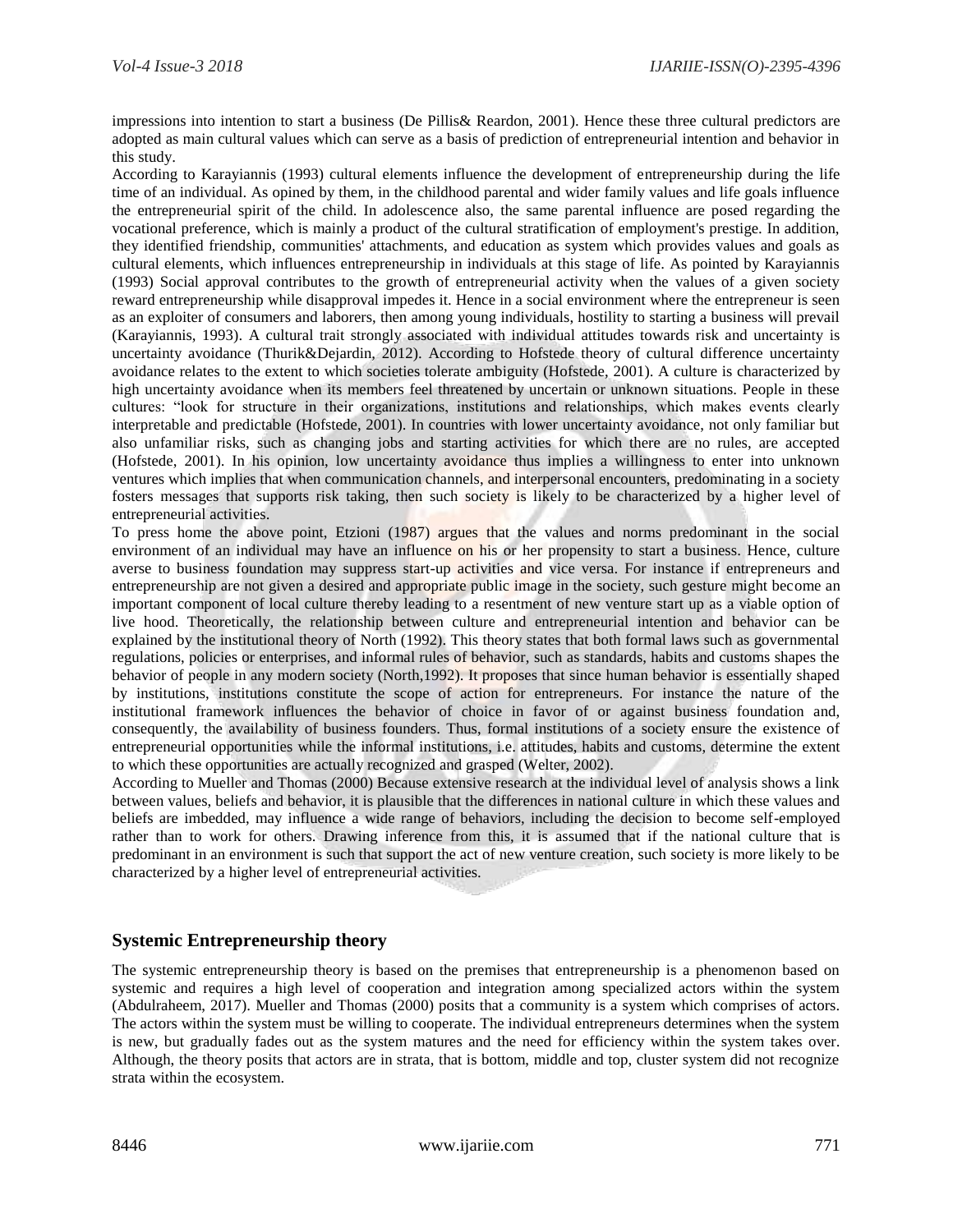The theory was partly developed by Parson. Inspired principally by the works of Pareto, Weber, Marshall, and host of others, Parsons' theory was designed to incorporate theories of social action and social structure, with a particular interest in developing a view of how social systems work towards a state of integration and cooperation a more or less effective state of equilibrium in classic economic terms. According to Parsons, every social system faces four basic functional imperatives – Adaptation (A), Goal Attainment (G), Integration (I) and Latent Pattern Maintenance and Tension Management (Latency- L).

Central to Parsons' system theory is the universality of this four function model. Entrepreneurial system, simple or complex, faces these four functional imperatives. The ways in which a given system will manage and coordinate the means of satisfying these imperatives, however, will vary depending upon the size and level of complexity of the system, upon the demands of the environment and the goals developed with regard to how to best (or most properly) relate to the environment, and finally upon the effectiveness and requirements of the other functional imperatives. Each system is further divided into four functional subsystems and each subsystem may further be divided into the same four conceptual functions and so on down levels of analysis. Inherent in this systems view is the constant presence

The works of Elias, David, Campbell and Scheherazade (2016) "Innovation networks and clusters" represent further knowledge-oriented concepts that stress the importance of cluster. This creates a demand for conceptually bridging systems and systems theory with networks and clusters. The rationale of system theory clusters could be interpreted as an equivalent for the elements of a system and networks as a (partial) equivalent for the relationship between the elements of one or of several systems. Networks may represent a specific, but crucial, subset of relations, relationships. Through networking, the clusters of a system (of different systems) relate and interact (and communicate). A system, acting as a subsystem and being embedded by a larger system, could also be interpreted as an element or as a cluster of that meta-system. Such perspective of further aggregation emphasizes that the borderlines between elements (clusters) and systems are perhaps more in flux than originally expected. Every element or cluster of a system could be tested whether it qualifies as a micro-system (subsystem).

## **Empirical review**

Empirically, Davidsson and Wiklund (1997) surveyed the cultural features and attitudes of three regions' inhabitants using a questionnaire with randomly chosen individuals of 35 to 40 years old. A comparison of the survey results for the three regions reveals that entrepreneurship -related values, views and attitudes are mostly positive in the regions with high entrepreneurship intensity. They therefore concluded that cultural differences do explain part of the variation in business foundation rates. Also, Engle et al. (2010) carried out a comprehensive survey among business students comprising twelve countries and they suggested that social norms were a significant predictor of the intention for entrepreneurship in each country. In a research conducted by Kuzmišinová & Kuzmišin (2015), they examine the Business Environment with a view of statistically initiating clusters from 79 Slovak regions. The finding reveled that creation of Business competitiveness is based on common knowledge , development of mutual relationship, prosperity, innovation and environment quality. The study further presented cluster as a tool for competitiveness of regions. Their findings were based on theoretical analysis and practical illustrations. Five clusters were created from 79 regions of Slovakia based on four sub-indices in the environment quality: Economic activity, cultural orientation, legislation, technology and infrastructures, Education and Human resources and the Strength, weakness, Opportunity and threat of the Environment of the five created Clusters.

## **Methodology**

#### **Research Design**

 A survey design approached was employed in the study. This is favoured on the ground that the researcher is interested in observing what happen to sample subjects without any attempt to manipulate or control them.

#### **Population and Sampling Size**

 The population of the study comprised 380 rice farmers within Patigi and Edu Local Government Farm Cluster in Kwara State, while the sample size was 153 using Morgan and Kcrejec Model.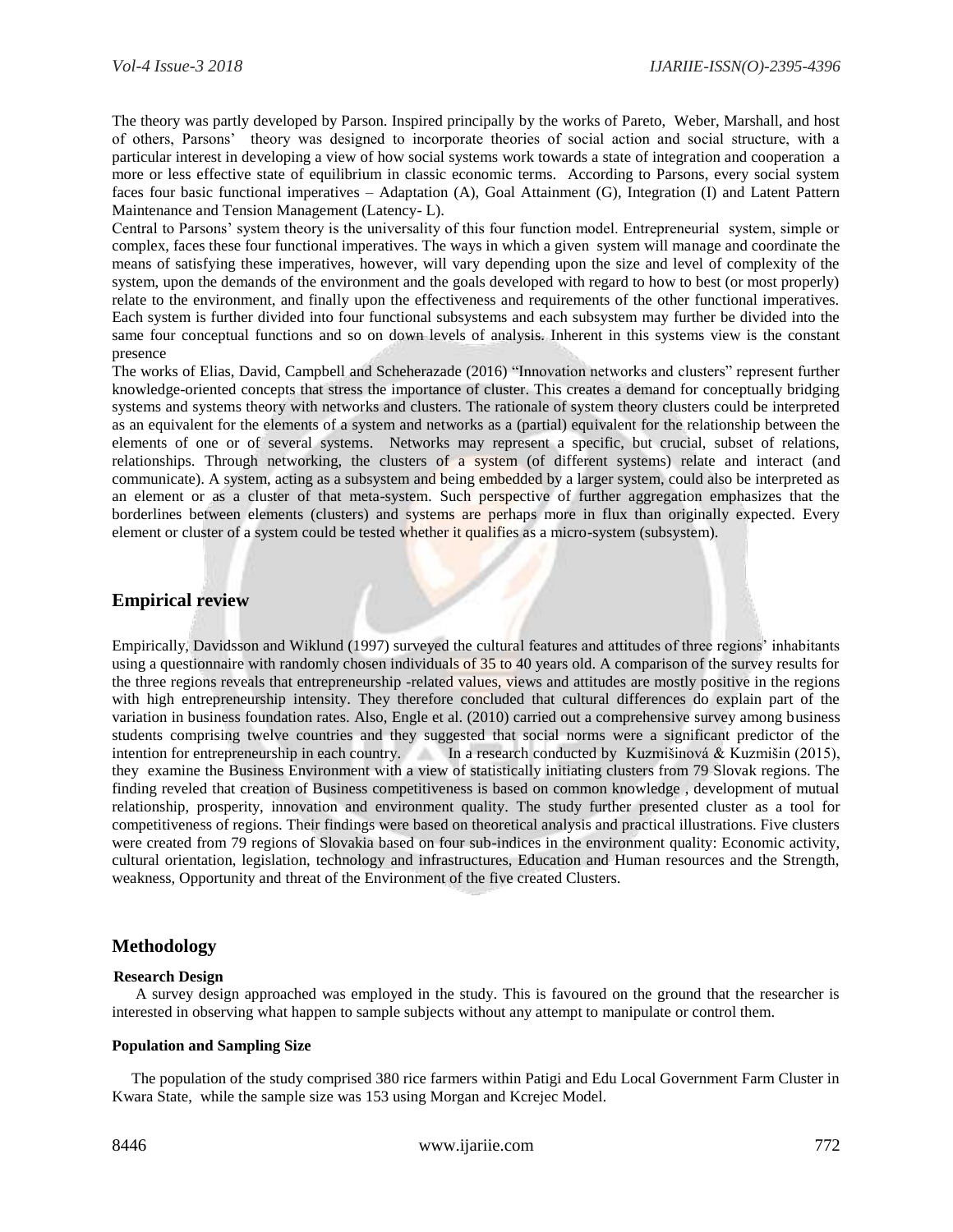#### **Data Collection Instrument**

 Data were obtained through a structured questionnaire with closed ended questions. Five point Likert scale was used and average distribution values or weight assigned to the scales as 5, 4, 3, 2 and 1 which represents strongly agree (SA), agree (A), undecided (UD), disagreed (D) and strongly disagreed (SD) respectively.

#### **Data Analysis**

 Data collected were subjected to descriptive statistics, and regression analysis. The study critically examined the collected data to eliminate inconsistencies. Subsequently, data obtained from the distributed questionnaires were analyzed using mean.

| тами 1. веннодгарние иергеминантон темронасны<br><b>SEX</b> |                               | Frequen | Percent | Valid Percent | Cumulative |
|-------------------------------------------------------------|-------------------------------|---------|---------|---------------|------------|
|                                                             |                               | cy      |         |               | Percent    |
|                                                             | MALE                          | 104     | 68.0    | 68.0          | 68.0       |
| Valid                                                       | <b>FEMALE</b>                 | 49      | 32.0    | 32.0          | 100.0      |
|                                                             | Total                         | 153     | 100.0   | 100.0         |            |
| <b>LGA</b>                                                  |                               | Frequen | Percent | Valid Percent | Cumulative |
|                                                             |                               | сy      |         |               | Percent    |
|                                                             | <b>PATIGI</b>                 | 66      | 43.1    | 43.1          | 43.1       |
| Valid                                                       | EDU                           | 87      | 56.9    | 56.9          | 100.0      |
|                                                             | Total                         | 153     | 100.0   | 100.0         |            |
| <b>AGE</b>                                                  |                               | Frequen | Percent | Valid Percent | Cumulative |
|                                                             |                               | cy      |         |               | Percent    |
| Valid                                                       | $21 - 30$                     | 12      | 7.8     | 7.8           | 7.8        |
|                                                             | $31 - 40$                     | 26      | 17.0    | 17.0          | 24.8       |
|                                                             | $41 - 50$                     | 56      | 36.6    | 36.6          | 61.4       |
|                                                             | 51 AND                        |         | 38.6    | 38.6          |            |
|                                                             | ABOVE                         | 59      |         |               | 100.0      |
|                                                             | Total                         | 153     | 100.0   | 100.0         |            |
|                                                             | <b>SPECIALIZATION</b>         | Frequen | Percent | Valid Percent | Cumulative |
|                                                             |                               | сy      |         |               | Percent    |
|                                                             | <b>RICE</b><br><b>PRODCTN</b> | 49      | 32.0    | 32.0          | 32.0       |
|                                                             | <b>PROCESSIN</b>              | 33      | 21.6    | 21.6          | 53.6       |
| Valid                                                       | G                             |         |         |               |            |
|                                                             | <b>MARKETING</b>              | 40      | 26.1    | 26.1          | 79.7       |
|                                                             | <b>BYE</b>                    | 31      | 20.3    | 20.3          | 100.0      |
|                                                             | PRODUCT                       |         |         |               |            |
|                                                             | Total                         | 153     | 100.0   | 100.0         |            |
| <b>TRIBE</b>                                                |                               | Frequen | Percent | Valid Percent | Cumulative |
|                                                             |                               | cy      |         |               | Percent    |

**Table 1. Demographic Representation of Respondents**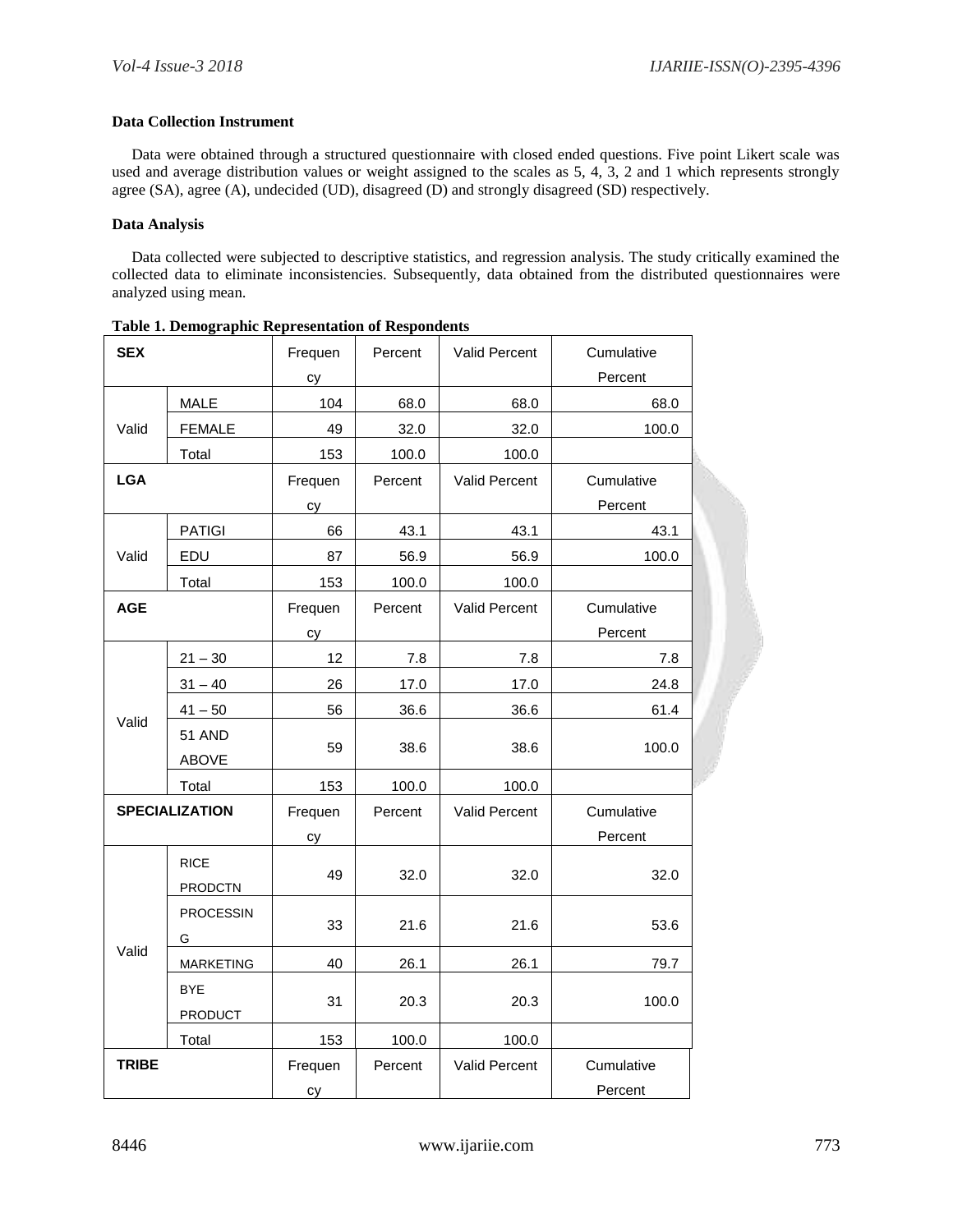| Valid | <b>NUPE</b>   | 77  | 50.3  | 50.3  | 50.3  |
|-------|---------------|-----|-------|-------|-------|
|       | <b>YORUBA</b> | 47  | 30.7  | 30.7  | 81.0  |
|       | <b>HAUSA</b>  | 11  | 7.2   | 7.2   | 88.2  |
|       | <b>OTHERS</b> | 18  | 11.8  | 11.8  | 100.0 |
|       | Total         | 153 | 100.0 | 100.0 |       |

Source : Authors' Computation 2017

Table 1 above shows the demographic representation of the respondents within the patigi and Edu rice cluster in Kwara State.

#### **Table 2 . Model Summary**

| Mod |                  |        | Adjusted R | Std. Error of |  |
|-----|------------------|--------|------------|---------------|--|
| el  |                  | Square | Square     | the Estimate  |  |
|     | 612 <sup>a</sup> | 374    | .353       | .65098        |  |

a. Predictors: (Constant), INNOVATIVENESS, RESULT ORIENTED, JOINT EFFORTS, ATTITUDE, VALUE **SYSTEM** 

Source Authors' Computation 2017

For this hypothesis, it was found that R value is  $(0.612)$ , R square  $(0.374)$  adjusted R square  $(0.353)$  and the standard error of estimate is  $(0.65098)$ . The large value of R indicates a strong impact between the dependent and independent variables. The R value depicts that cultural orientation affect entrepreneurial cluster initiatives by (61.2%). This implies that the proportion of variation in the dependent variable is explained by the regression model.

| <b>ANOVA</b> <sup>a</sup> |            |                                                                            |     |        |        |                   |  |  |
|---------------------------|------------|----------------------------------------------------------------------------|-----|--------|--------|-------------------|--|--|
| Model                     |            | Sum of                                                                     | df  | Mean   | F      | Sig.              |  |  |
|                           |            | Squares                                                                    |     | Square |        |                   |  |  |
|                           | Regression | 37.235                                                                     | 5   | 7.447  | 17.573 | .000 <sup>b</sup> |  |  |
|                           | Residual   | 62.295                                                                     | 147 | .424   |        |                   |  |  |
|                           | Total      | 99.529                                                                     | 152 |        |        |                   |  |  |
|                           |            | a. Dependent Variable: ENTREPRENEURIAL CLUSTER                             |     |        |        |                   |  |  |
|                           |            | b. Predictors: (Constant), INNOVATIVENESS, RESULT ORIENTED, JOINT EFFORTS, |     |        |        |                   |  |  |
| ATTITUDE, VALUE SYSTEM    |            |                                                                            |     |        |        |                   |  |  |

Authors' Computation 2017

| <b>Coefficients<sup>a</sup></b> |                      |                             |            |                              |        |      |  |  |
|---------------------------------|----------------------|-----------------------------|------------|------------------------------|--------|------|--|--|
| Model                           |                      | Unstandardized Coefficients |            | Standardized<br>Coefficients |        | Sig. |  |  |
|                                 |                      | B                           | Std. Error | <b>Beta</b>                  |        |      |  |  |
|                                 | (Constant)           | 4.707                       | .191       |                              | 24.627 | .000 |  |  |
|                                 | <b>VALUE SYSTEM</b>  | .430                        | .270       | .675                         | 1.593  | .113 |  |  |
|                                 | <b>ATTITUDE</b>      | .061                        | .152       | .097                         | .404   | .687 |  |  |
|                                 | <b>JOINT EFFORTS</b> | .802                        | .146       | 1.257                        | 5.482  | .000 |  |  |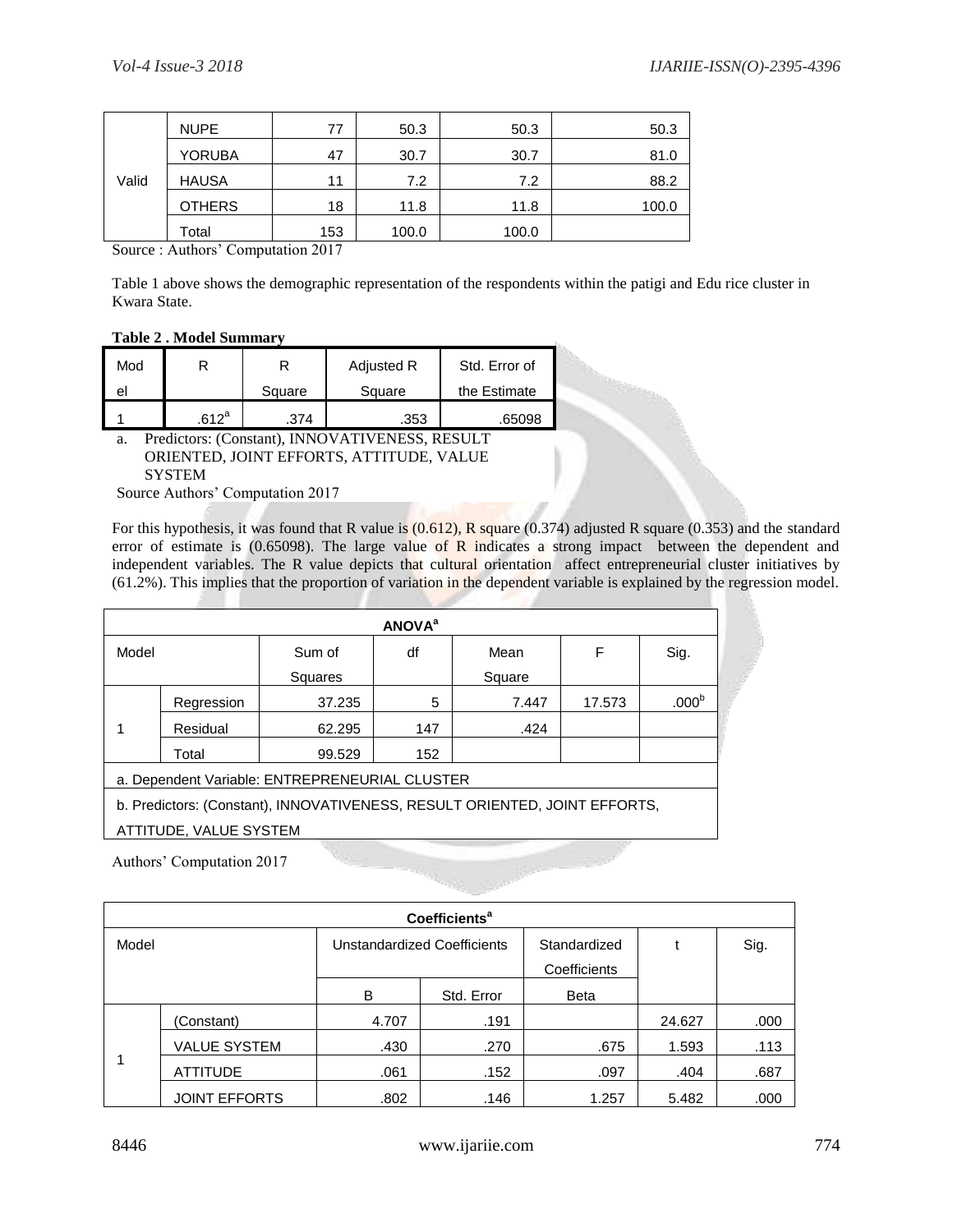|                                                | <b>RESULT</b><br>ORIENTED | .689 | .120 | 1.074 | 5.730 | .000 |  |  |
|------------------------------------------------|---------------------------|------|------|-------|-------|------|--|--|
|                                                | <b>INNOVATIVENESS</b>     | .212 | .104 | .314  | 2.041 | .043 |  |  |
| a. Dependent Variable: ENTREPRENEURIAL CLUSTER |                           |      |      |       |       |      |  |  |

Authors' Computation 2017

Presents the analysis of variance (ANOVA) which tests the significance or otherwise the fitted of the model.

From table 4 it was observed that there is a significant effect of cultural orientation on entrepreneurial Cluster initiatives. The R was (0.612) at level ( $\alpha$  
s (0.05), whereas the R2 was (0.374). This means the (0.374) entrepreneurial cluster of results from the changeability in cultural Orientation. As  $\beta$  was (value system = 0.430; value = 0.061; Joint efforts =  $0.802$ ; result oriented =  $0.689$ ; Innovative = 0.212), this means the increase of one unit of entrepreneurial cluster will increase value system by 0.430; value by 0.061; Joint efforts by 0.802;result oriented by 0.689;Innovative by 0.212. Since the F calculate was (17.573) and its significance at level ( $\alpha \le 0.05$ ), the null hypothesis is rejected: Entrepreneurial Cluster formation is not significantly influenced by Cultural Orientation within Agric Business in Kwara State, Nigeria at level ( $\alpha \leq 0.05$ ). This is in line with the submissions of Davidsson and Wiklund (1997) and engel et al (2010) that surveyed the cultural features and attitudes of three regions' inhabitants using a questionnaire with randomly chosen individuals of 35 to 40 years old and a comparison of the survey results for the three regions reveals that entrepreneurship -related values, views and attitudes are mostly positive in the regions with high entrepreneurship intensity.

# **Conclusion**

The empirical and survey findings acknowledged that the culture of the people greatly determines the entrepreneurial cluster initiatives in Kwara State. Evidence from the study have revealed that cultural value that predominates among individuals in a cluster exercises an influence on their attitude, intention and behavior including those that are channeled towards entrepreneurial activities.. However, the cultural orientation of the people within the cluster determines the extent of risk taking, proactiveness and innovativeness within the community. Moreover, the entrepreneurial cluster initiatives can and is greatly determined by the value system, people's attitude towards investment , willingness for joint and communal efforts, attitude towards results (success or failure) within the clustered community.

## **Recommendations**

Based on the findings of the study, the following recommendations were put forward:

In line with the submissions of Porter (2000) developing nations are faced with challenging task in improving its regional capabilities in order to compete with the developed nations. Kwara State determination to improve an Agribusiness Competitiveness, there is the urgent need to change the orientation of the communities.

Also the submission by Kuzmišinová & Kuzmišin (2015), which examine the Business Environment with a view of statistically initiating clusters from 79 Slovak regions. Recommends that Economic activity, cultural orientation, legislation, technology and infrastructures, Education and Human resources ; Strength, weakness, Opportunity and threat of the Environment of the Clusters must be taken into consideration in cluster formation.

# **Reference**

Aaron, Edward & William, (2013).The origins of entrepreneurship and innovation clusters

Abdulraheem, I. (2017) Theories of Entrepreneurship. *The Entrepreneur: A Book of Readings in honour of Late Otokiti S.O*. Pg 79 - 96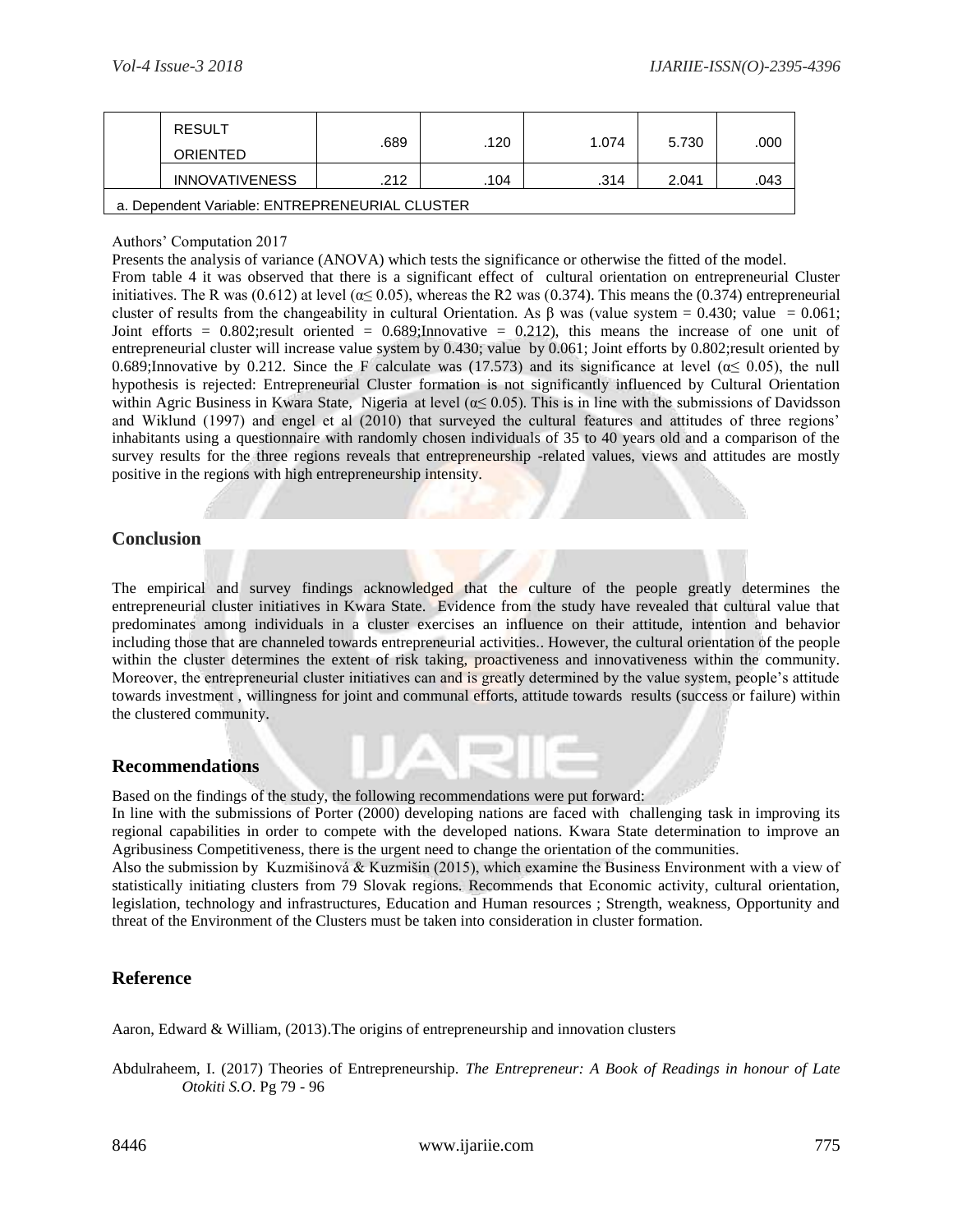- Adewale A. Adeloya (2016). Effect of demographic Factors on Entrepreneurial Culture: A Study of University Students in Metropolitan Kano. American Journal of Social Sciences and Humanities Vol 1 No1 10- 23
- Ayodele, C. O. (2009) *Market Orientation: SMEs Performance under Government Economic/Market Reforms in Nigeria*, Conference of the International Journal of Arts and Sciences 1 (20): 186 – 205
- Barkai, J. (2010). What's a Cross-Cultural Mediator to do? A Low-Context Solution for a High Context Problem. Cardozo Journal of Conflict Resolution, 73(2): 12-20.
- Chatterji, Aaron K., Edward Glaeser, and William Kerr(2013). "Clusters of Entrepreneurship and Innovation." *Harvard Business School Working Paper*, No. 13–090, April 2013. (NBER Working Paper Series, No. 19013, April 2013.)
- Chatterji, Aaron, Edward Glaeser and William Kerr (2013), "Clusters of Entrepreneurship and Innovation", NBER Working Paper Series, No. 19013, prepared for the Innovation Policy and the Economy conference, April.
- Chatterji, Aaron, Edward Glaeser and William Kerr (2013), "Clusters of Entrepreneurship and Innovation", *NBER Working Paper Series, No. 19013, prepared for the Innovation Policy and the Economy conference, A*pril.
- Davidsson, P., J. Wiklund (1997) "Values, Beliefs and Regional Variations in New Firm Formation Rates", Journal of Economic Psychology, 18(2): 179-199.
- Dejan,T., Josip Britvic & Bozidar , J,(2015),Tourism Cluster- Promoter of Rural Development in Croatia,. *Interdisciplinary Management Research*, Vol. 11, P. 1077 – 1088.
- Elias G. Carayannis1\*, David F. J. Campbell2,3 and Scheherazade S. Rehman (2016), Mode 3 knowledge production: systems and systems theory, clusters and networks. *Journal of Innovation and Entrepreneurship 5:17 DOI 10.1186/s13731-016-0045-9*
- Engle, R. L., Dimitriadi, N., Gavidia, J. V., Schlaegel, C., Delanoe, S., Alvarado, I., He, X., Buame, S., & Wolff, B. (2010). Entrepreneurial Intent: A Twelve-Country Evaluation of Ajzen's Model of Planned Behavior. International Journal of Entrepreneurial Behavior & Research, 16(1): 35-57.
- Etzioni, A. (1987), "Entrepreneurship, Adaptation and Legitimation: A Macro-Behavioral Perspective" Journal of Economic Behavior and Organization, 8: 175-189.
- Greenstone, Michael, Richard Hornbeck and Enrico Moretti,(2010) "Identifying Agglomeration Spillovers: Evidence from Winners and Losers of Large Plant Openings", *Journal of Political Economy* 118, 536-598.
- Gulati, R., Nohria, N. and Zaheer, A. (2000) 'Strategic networks,' Strategic Management Journal, 21, 201 215.
- Gunawan ,Theresia, Jacob, Jojo and Duysters Geert. (2013), Entrepreneurial Orientation and Network Ties: Innovative Performance of SMEs in an Emerging-Economy Manufacturing Cluster. Working Paper ;The Maastricht School of Management.
- Hisrich, R.D., Peters, M.P. & Shepherd, D.A. (2009). *Entrepreneurship (African Edn.)*. USA: McGraw-Hill Companies.
- Hofstede, G. (2001). Culture's Consequences; Comparing Values, Behaviors, Institutions and organizations across nations. 2nd Edn., Thousand Oaks: Sage.
- Inmaculada Freije Obregón(2015) The role of cluster initiatives in strategic alliances: a view from the Basque Country region Harvard Deusto Business Research. Volumen IV. Número 1. Páginas 2-16. ISSN: 2254- 6235 The role of cluster initiatives in strategic alliances: a view from the Basque Country region
- Karayiannis, A.D. (1993). Entrepreneurial Pluralism and Cultural Diversity. University of Piraeus.
- Ketels, C. (2015). Competitiveness and Clusters: Implications for a New European Growth Strategy Work Package 301 MS48 "Policy paper: Role of clusters, competitiveness in the new orientation of the European growth strategy" Working Paper no 84
- Ketels, C. (2015). Competitiveness and Clusters: Implications for a New European Growth Strategy Work Package 301 MS48 "Policy paper: Role of clusters, competitiveness in the new orientation of the European growth strategy" Working Paper no 84
- Khalid Nadvi and Stephanie Barrientos Institute Of Development Studies (2004). University Of Sussex, United Kingdom Industrial Clusters And Poverty Reduction *Towards a methodology for poverty and social impact*